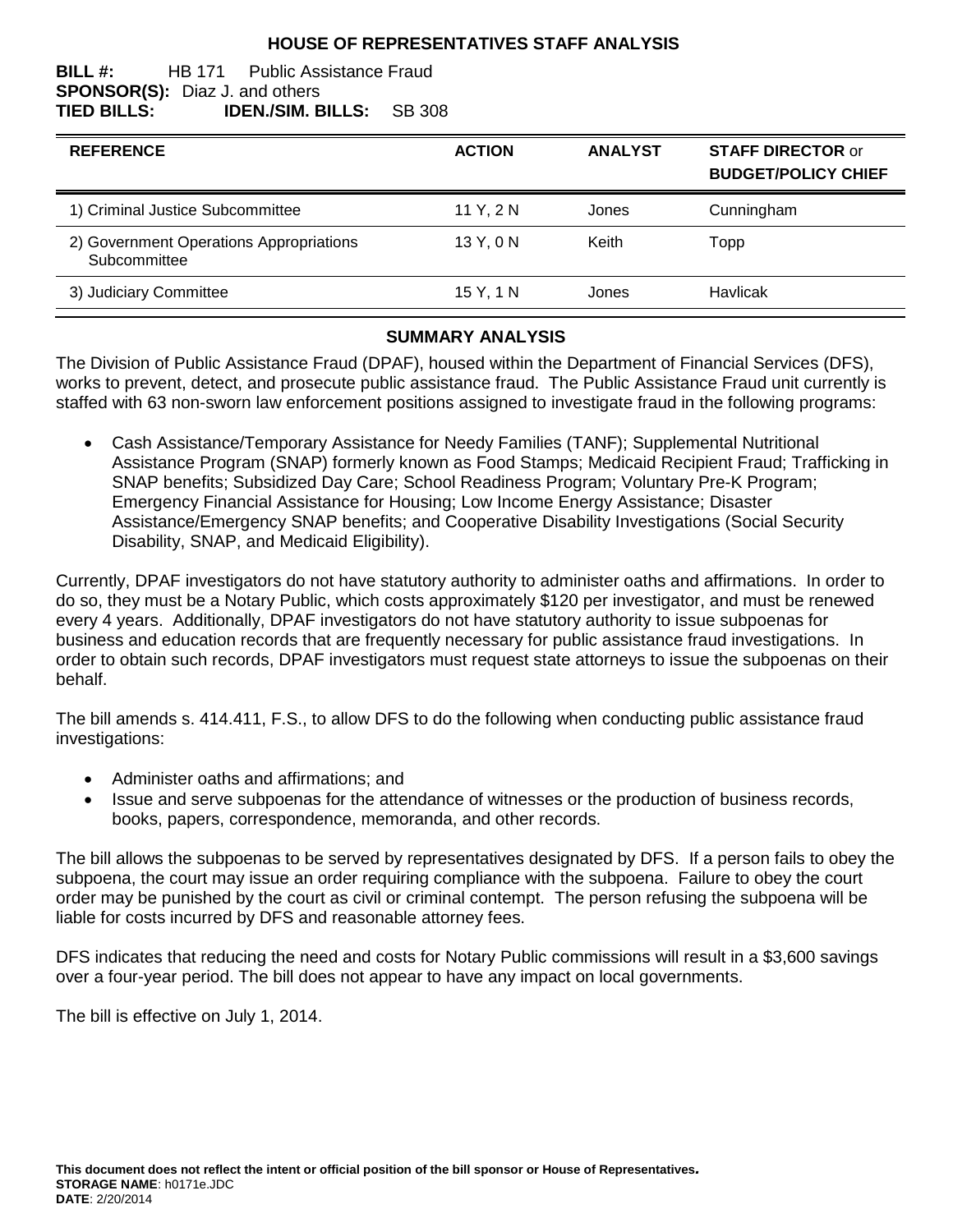### **FULL ANALYSIS**

# **I. SUBSTANTIVE ANALYSIS**

A. EFFECT OF PROPOSED CHANGES:

# **Current Situation**

The Division of Public Assistance Fraud (DPAF), housed within the Department of Financial Services (DFS), works to prevent, detect, and prosecute public assistance fraud. The Public Assistance Fraud unit currently is staffed with 63 non-sworn law enforcement positions assigned to nine field offices.<sup>1</sup>

DPAF investigates fraud in the following programs:

- Cash Assistance/Temporary Assistance for Needy Families (TANF);
- Supplemental Nutritional Assistance Program (SNAP) formerly known as Food Stamps;
- Medicaid Recipient Fraud;
- Trafficking in SNAP benefits;
- Subsidized Day Care;
- School Readiness Program;
- Voluntary Pre-K Program:
- Emergency Financial Assistance for Housing;
- Low Income Energy Assistance;
- Disaster Assistance/Emergency SNAP benefits; and
- Cooperative Disability Investigations (Social Security Disability, SNAP, and Medicaid Eligibility). $<sup>2</sup>$ </sup>

Currently, DPAF investigators do not have statutory authority to administer oaths and affirmations. In order to do so, they must be a Notary Public,<sup>3</sup> which costs approximately \$120 per investigator, and must be renewed every 4 years.<sup>4</sup>

DFS does have statutory authority to issue subpoenas for:

- The enforcement of employer workers' compensation coverage requirements (s. 440.107(3)(f), F.S.);
- Investigations under the Insurance Code (s.  $624.321(1)(b)$ , F.S.);
- State Fire Marshal investigations under ch. 633, F.S. (s. 633.112, F.S.); and
- Disposition of unclaimed property investigations (s. 717.1301, F.S.).

Currently, DPAF investigators do not have statutory authority to issue subpoenas for business and education records that are frequently necessary for public assistance fraud investigations.<sup>5</sup> In order to obtain such records, DPAF investigators must request state attorneys to issue the subpoenas on their behalf.<sup>6</sup> This process is often time-consuming, particularly for the state attorneys and clerks of court.<sup>7</sup> Further, because not all of DPAF investigations are criminal in nature, state attorneys are limited in their ability to issue a subpoena for information necessary to complete a successful investigation.<sup>8</sup>

### **Effect of the Bill**

The bill amends s. 414.411, F.S., to allow DFS to do the following when conducting public assistance fraud investigations:

 $\overline{a}$ 

<sup>&</sup>lt;sup>1</sup> <http://www.myfloridacfo.com/division/PAF/#.UtRFS6NOncs> (last visited on February 20, 2014).

 $^{2}$ *Id*.

<sup>&</sup>lt;sup>3</sup> DFS Bill Analysis, January 13, 2014 (on file with the Criminal Justice Subcommittee).

<sup>&</sup>lt;sup>4</sup> *Id.* DPAF averages 10 renewals per year at a cost to DPAF of approximately \$1,200 per year.

<sup>&</sup>lt;sup>5</sup> Section 414.411, F.S.

<sup>6</sup> DFS Bill Analysis, January 13, 2014.

<sup>7</sup> *Id.* 8 *Id.*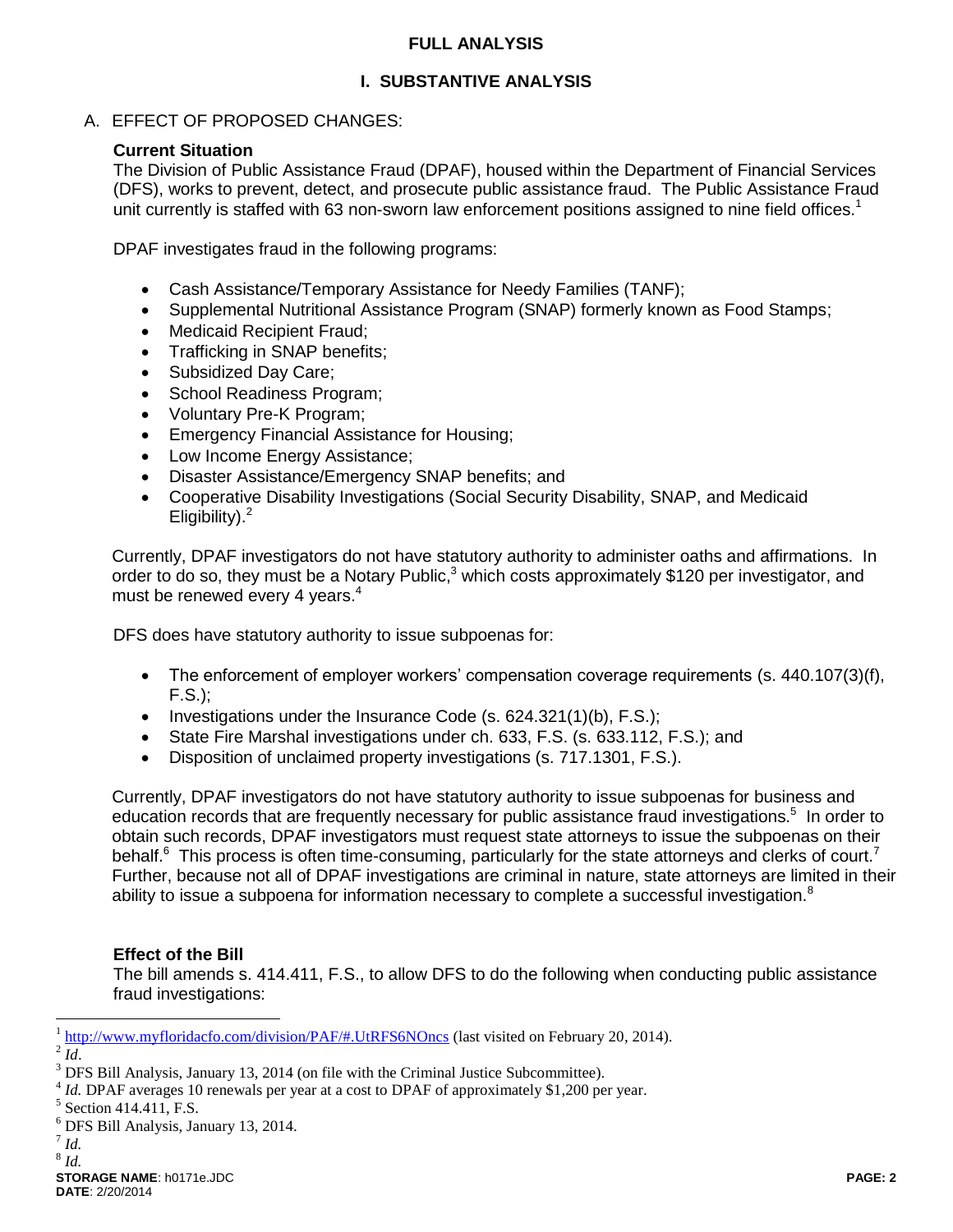- Administer oaths and affirmations: and
- Issue and serve subpoenas for the attendance of witnesses or the production of business records, books, papers, correspondence, memoranda, and other records.

The bill allows the subpoenas to be served by representatives designated by DFS. If a person fails to obey the subpoena, the court that has jurisdiction in the geographical area where the inquiry is being carried out or in the area where the person who has refused the subpoena is found, resides, or transacts business may issue an order requiring compliance with the subpoena. Failure to obey the court order may be punished by the court as civil or criminal contempt. The person refusing the subpoena is liable for costs incurred by DFS and reasonable attorney fees.

B. SECTION DIRECTORY:

Section 1. Amends s. 414.411, F.S., relating to public assistance fraud.

Section 2. Provides an effective date of July 1, 2014.

### **II. FISCAL ANALYSIS & ECONOMIC IMPACT STATEMENT**

- A. FISCAL IMPACT ON STATE GOVERNMENT:
	- 1. Revenues:

The bill does not appear to have any impact on state revenues.

2. Expenditures:

The bill has an insignificant positive impact on state expenditures. Currently 45 of 63 positions within the DPAF are investigators who are also commissioned Notaries Public. With passage of this legislation, the DPAF will only retain 10 Notary Public commissions for the 45 investigators. The cost of these Notary Public commissions will be \$1,200, rather than \$4,800, providing for a cost savings of \$3,600 over 4 years. In addition, the DFS indicates that there could be a potential insignificant cost associated with paying process servers to serve a subpoena in cases where department staff is unable to do so. However, the department indicates that any costs related to serving a subpoena are insignificant and can be absorbed within current resources.

- B. FISCAL IMPACT ON LOCAL GOVERNMENTS:
	- 1. Revenues:

The bill does not appear to have any impact on local government revenues.

2. Expenditures:

The bill does not appear to have any impact on local government expenditures.

C. DIRECT ECONOMIC IMPACT ON PRIVATE SECTOR:

None.

D. FISCAL COMMENTS:

None.

# **III. COMMENTS**

- A. CONSTITUTIONAL ISSUES:
- **STORAGE NAME**: h0171e.JDC **PAGE: 3 DATE**: 2/20/2014 1. Applicability of Municipality/County Mandates Provision: